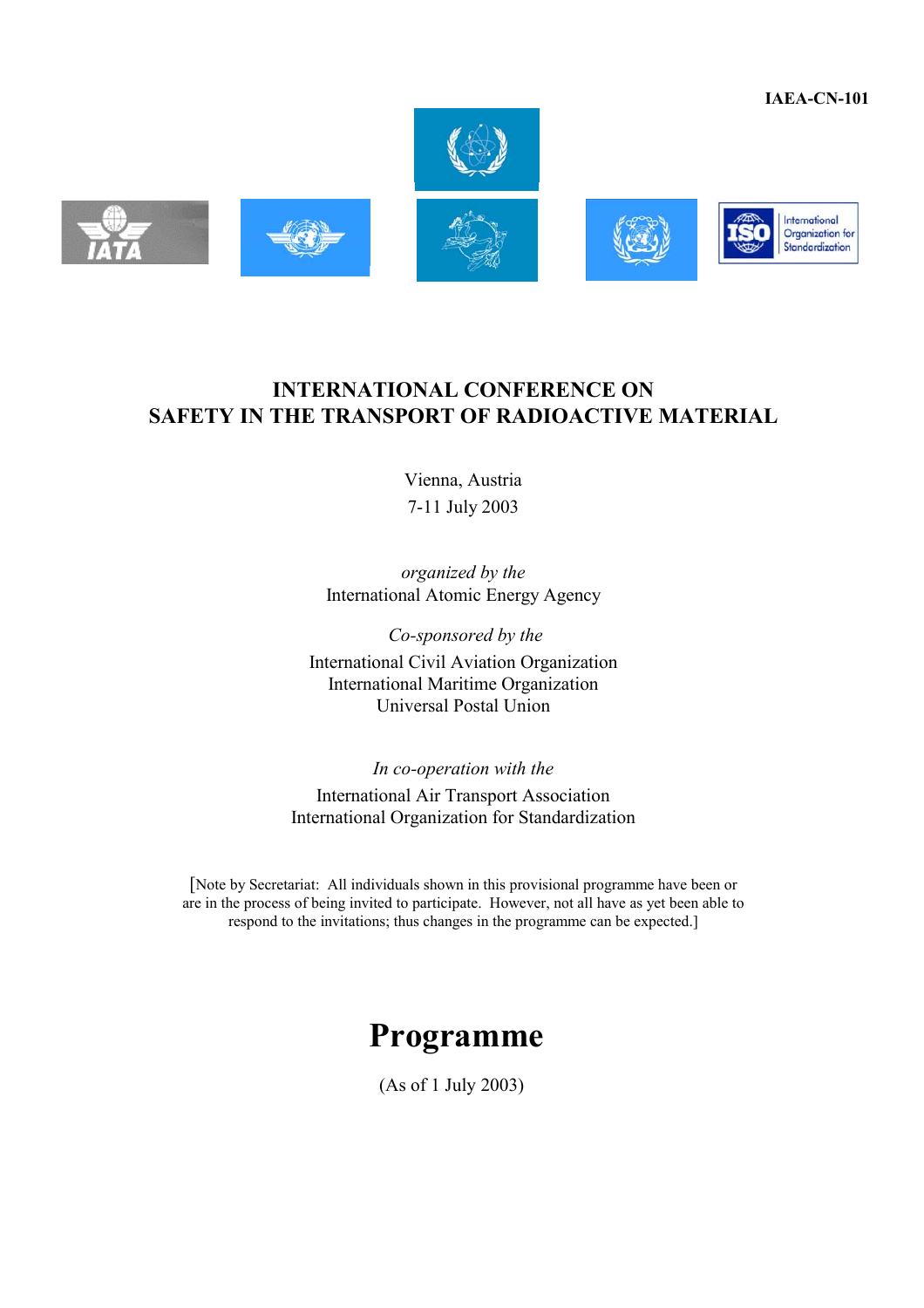### **TIMETABLE**

#### **SUNDAY, 6 JULY 2003**

| $16:00 - 19:00$ | Registration                                                |
|-----------------|-------------------------------------------------------------|
| $17:00 - 18:00$ | Coordination Meeting with Chairs, Co-Chairs and Rapporteurs |

#### **MONDAY, 7 JULY 2003**

- 08:00 Registration
- 08:30 Speakers Briefing
- 09:30 Opening Session
- 11:00 Coffee Break
- 11:20 Background Session
- 12:30 Lunch Break
- 14:00 Background Session (cont'd)
- 15:30 Coffee Break
- 15:50 Explanatory Topical Session & Discussions
- 17:30 Poster Session 1 and IAEA Reception
- 19:30 Adjourn

#### **TUESDAY, 8 JULY 2003**

- 08:30 Speakers Briefing<br>09:30 Round Table & Di
- Round Table  $&$  Discussions
- 11:30 Lunch Break
- 13:30 Technical Session 1 & Discussions
- 15.00 Coffee Break
- 15:30 Technical Session 2 & Discussions
- 17:00 Poster Session 2
- 18:30 Adjourn

### **WEDNESDAY, 9 JULY 2003**

- 08:15 Speakers Briefing
- 09:00 Technical Session 3
- 10:30 Coffee Break
- 11:00 Technical Session 3 cont'd (Discussions)
- 12:30 Lunch Break
- 14:00 Technical Session 4 & Discussions
- 15:20 Coffee Break
- 15:50 Panel 1 & Discussions
- 17:20 Poster Session 3
- 18:30 Adjourn

#### **THURSDAY, 10 JULY 2003**

- 08:15 Speakers Briefing
- 09:00 Technical Session 5
- 10:40 Coffee Break
- 11:10 Technical Session 5 cont'd (Discussions)
- 12:30 Lunch Break
- 14:00 Technical Session 6 & Discussions
- 15:30 Coffee Break
- 16:00 Panel 2 & Discussions
- 17:30 Poster Session 4
- 18:30 Adjourn

#### **FRIDAY, 11 JULY 2003**

- 08:15 Speakers Briefing
- 09:00 Technical Session 7 & Discussions
- 11:00 Coffee Break
- 11:20 Oral Summaries of Sessions by Chairpersons
- 12:20 Summary and Technical Findings of the Conference
- 12:40 Closing of the Conference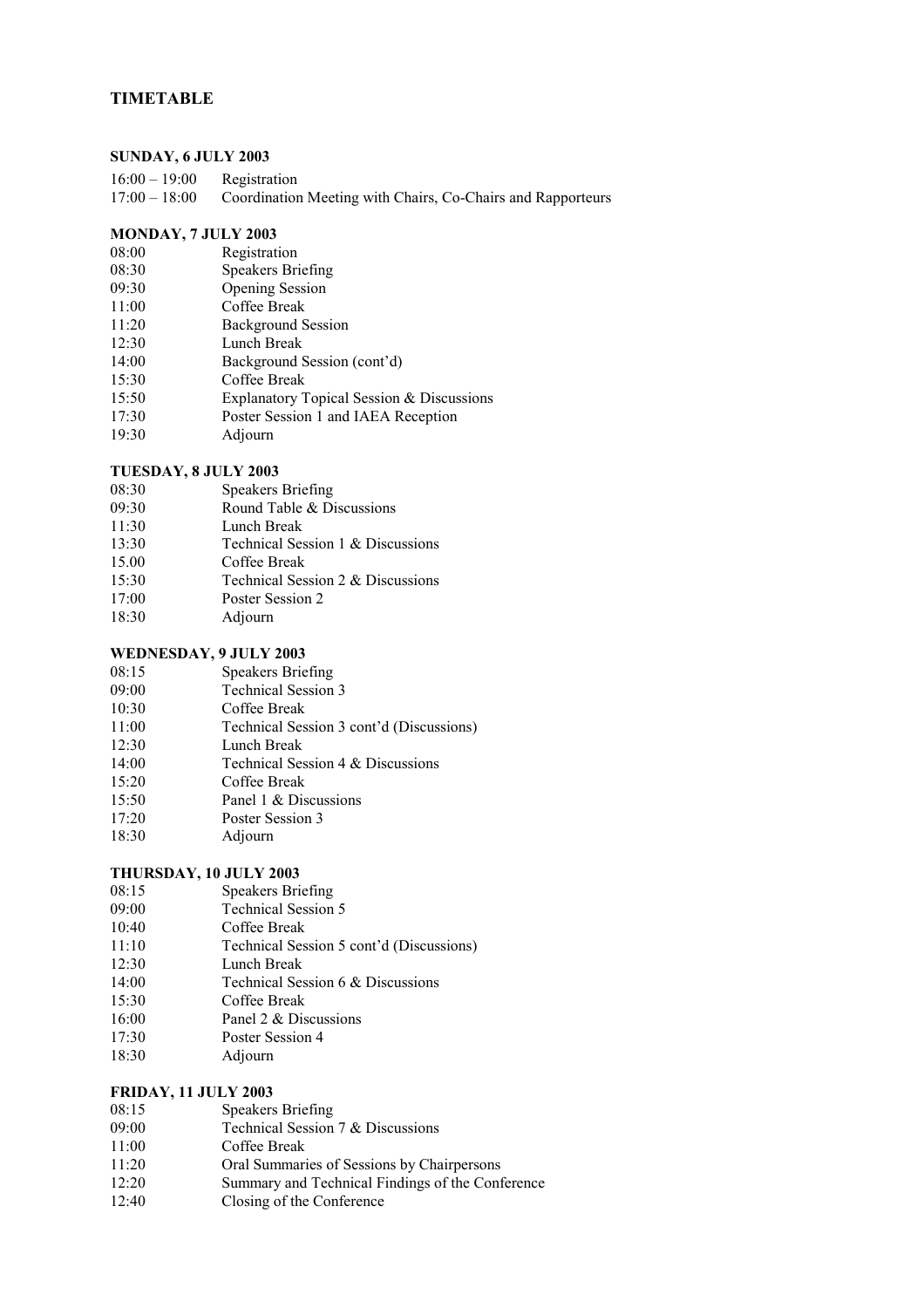# **SUNDAY, 6 JULY 2003**

**16:00-19:00 Registration** 

# **MONDAY, 7 JULY 2003**

| 08:00 | Registration                                                                                                                                                    |
|-------|-----------------------------------------------------------------------------------------------------------------------------------------------------------------|
| 09:30 | <b>Opening Session</b>                                                                                                                                          |
|       | <b>Welcoming addresses:</b>                                                                                                                                     |
|       | M. El Baradei, Director General, International Atomic Energy Agency (IAEA)<br>M. Hughes, President of the Conference, Australia                                 |
| 10:00 |                                                                                                                                                                 |
|       | <b>Addresses by Co-sponsoring Organizations:</b>                                                                                                                |
|       | K. Rooney, International Civil Aviation Organization (ICAO)<br>I. Rahim, International Maritime Organization (IMO)<br>E. Andersen, Universal Postal Union (UPU) |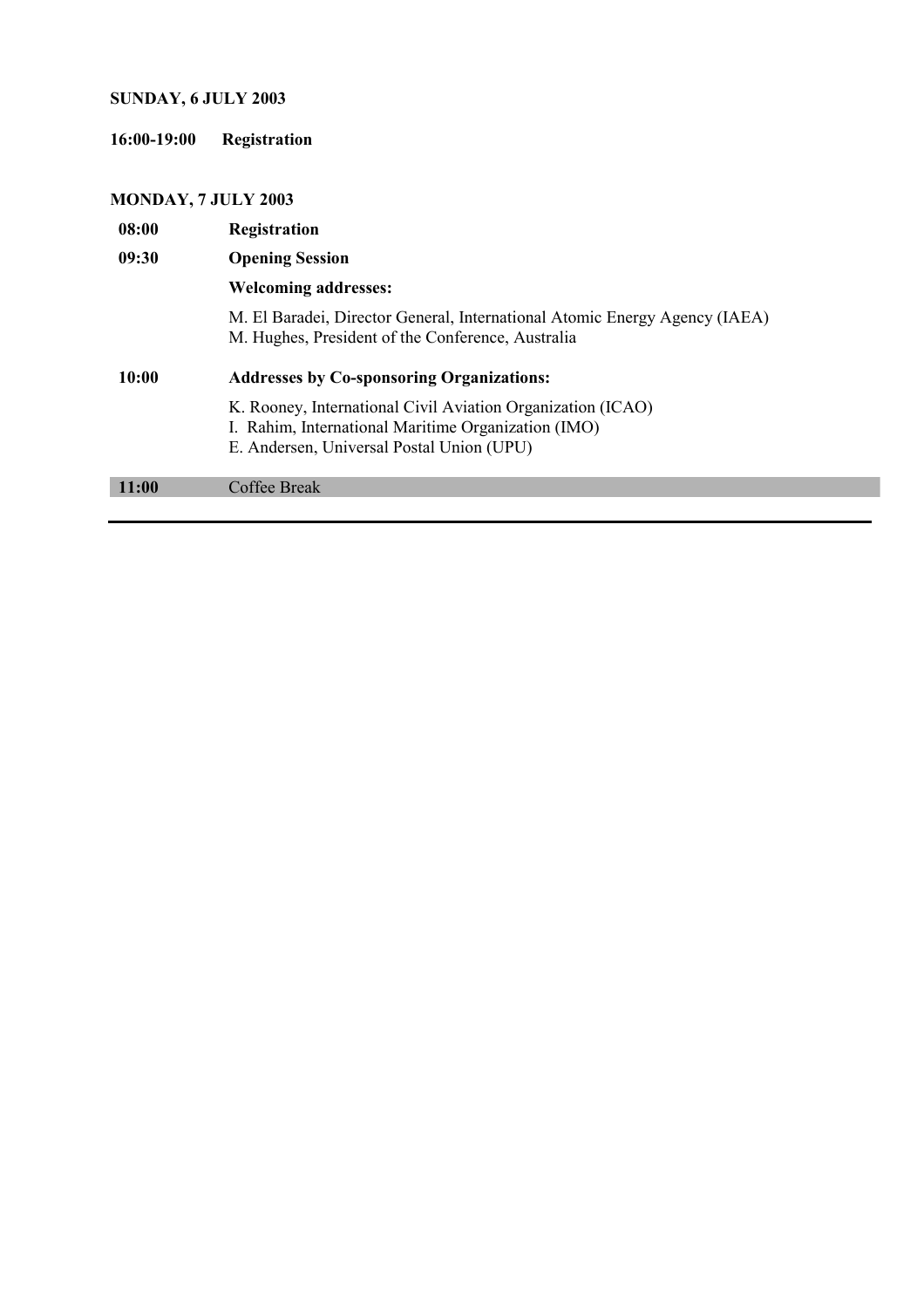### **MONDAY, 7 JULY 2003**

| 11:20 | <b>Background Session</b>                                |                                                                                                               |  |
|-------|----------------------------------------------------------|---------------------------------------------------------------------------------------------------------------|--|
|       | <b>Chairperson:</b>                                      | O. Kervella, UNECE (United Nations Economic                                                                   |  |
|       | <b>Vice Chair:</b>                                       | <b>Commission for Europe)</b><br>F. Abdel-Rahman, Egypt                                                       |  |
|       | <b>Addresses by Co-operating Organizations:</b>          |                                                                                                               |  |
|       | P. Malesys, Int'l Organization for Standardization (ISO) | J. Abouchaar, International Air Transport Association (IATA)                                                  |  |
|       | <b>Presentations from:</b>                               |                                                                                                               |  |
|       | A. González, IAEA                                        | General background and role of the IAEA in Transport Safety                                                   |  |
|       | E. Morgan-Warren, INUCE                                  | The conference on radioactive materials transport $-2002$                                                     |  |
| 12:30 | Lunch Break                                              |                                                                                                               |  |
|       |                                                          |                                                                                                               |  |
| 14:00 | <b>Background Session (cont'd)</b>                       |                                                                                                               |  |
|       | Chairperson"<br><b>Vice Chair:</b>                       | M. Hughes, Australia                                                                                          |  |
|       | <b>Presentations from:</b>                               | F. Abdel-Rahman, Egypt                                                                                        |  |
|       |                                                          |                                                                                                               |  |
|       | D. Clein, Argentina                                      | The IAEA Regulations for the Safe Transport of<br>Radioactive Material – its content and application          |  |
|       | R. Rawl, USA                                             | History and development of the international system of                                                        |  |
|       |                                                          | transport safety regulatory requirements and legal<br>instruments                                             |  |
|       | C. Young, UK                                             | Role of national competent authorities in facilitating<br>regulation of the transport of radioactive material |  |
|       | L. Green, WNTI*                                          | Industry perspective on transport operations and safety                                                       |  |
|       | A. Tisdall, IFALPA*                                      | The role of worker NGOs in ensuring safety in the<br>transport of radioactive material                        |  |
|       | R. Pope, IAEA                                            | International efforts on developing security in transport<br>recommendations                                  |  |
| 15:30 | Coffee break                                             |                                                                                                               |  |

 $*$ /

INUCE (Institution of Nuclear Engineers)

WNTI (World Nuclear Transport Institute) IFALPA (International Federation of Airline Pilot's Association)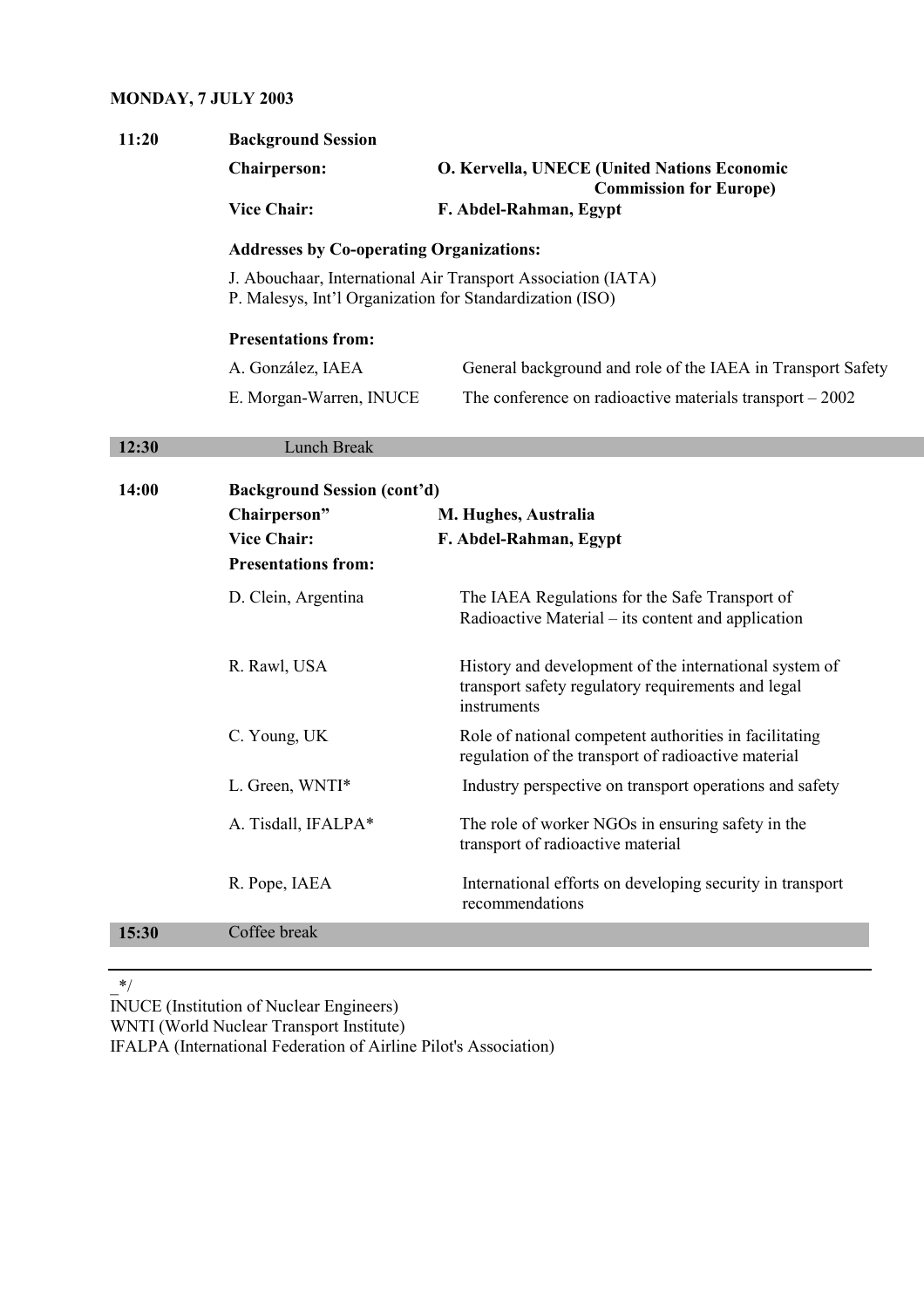# **MONDAY, 7 JULY 2003**

| 15:50 | <b>Explanatory Topical Session: Liability</b>   |                                                                                                                                                                                                           |  |
|-------|-------------------------------------------------|-----------------------------------------------------------------------------------------------------------------------------------------------------------------------------------------------------------|--|
|       | <b>Chairperson:</b><br><b>Vice Chair:</b>       | R. Elk, South Africa<br>S. McIntosh, Australia                                                                                                                                                            |  |
|       | Presentations of invited and contributed papers |                                                                                                                                                                                                           |  |
|       | V. Bulanenkov, Russia                           | Current Status of International Liability Regime<br>(invited paper)                                                                                                                                       |  |
|       | M. Leger, France                                | Comparison between the revised Vienna and Paris<br>Conventions on Nuclear Liability in the field of nuclear<br>energy. Provisions applicable to transport of radioactive<br>materials (contributed paper) |  |
|       | E. Carroll, Ireland                             | Liability in the transport of radioactive materials<br>(contributed paper)                                                                                                                                |  |
|       | N. Horbach, Netherlands                         | Nuclear liability conventions and transport: An overview<br>(contributed paper)                                                                                                                           |  |
|       | W. Mansfield, New Zealand                       | Liability in the transport of nuclear material: Existing liability<br>regimes and gaps in their coverage (contributed paper)                                                                              |  |
|       | P. Reyners, OECD                                | The modernisation of the international nuclear liability regime:<br>its impact on transport operations (contributed paper)                                                                                |  |
|       | C. Azurin-Araujo, Peru                          | Towards a global and comprehensive IAEA's nuclear liability<br>regime, in particular for nuclear damage caused during the<br>transport of radioactive material (contributed paper)                        |  |
|       | B. McRae, USA                                   | Convention on Supplementary Compensation: Path to a Global<br>Liability Regime Covering Nuclear Incidents during Transport<br>(contributed paper)                                                         |  |
| 16:50 | <b>Discussions</b>                              |                                                                                                                                                                                                           |  |
| 17:30 | <b>Poster Session 1</b><br>and IAEA Reception   |                                                                                                                                                                                                           |  |
| 19:30 | Adjourn                                         |                                                                                                                                                                                                           |  |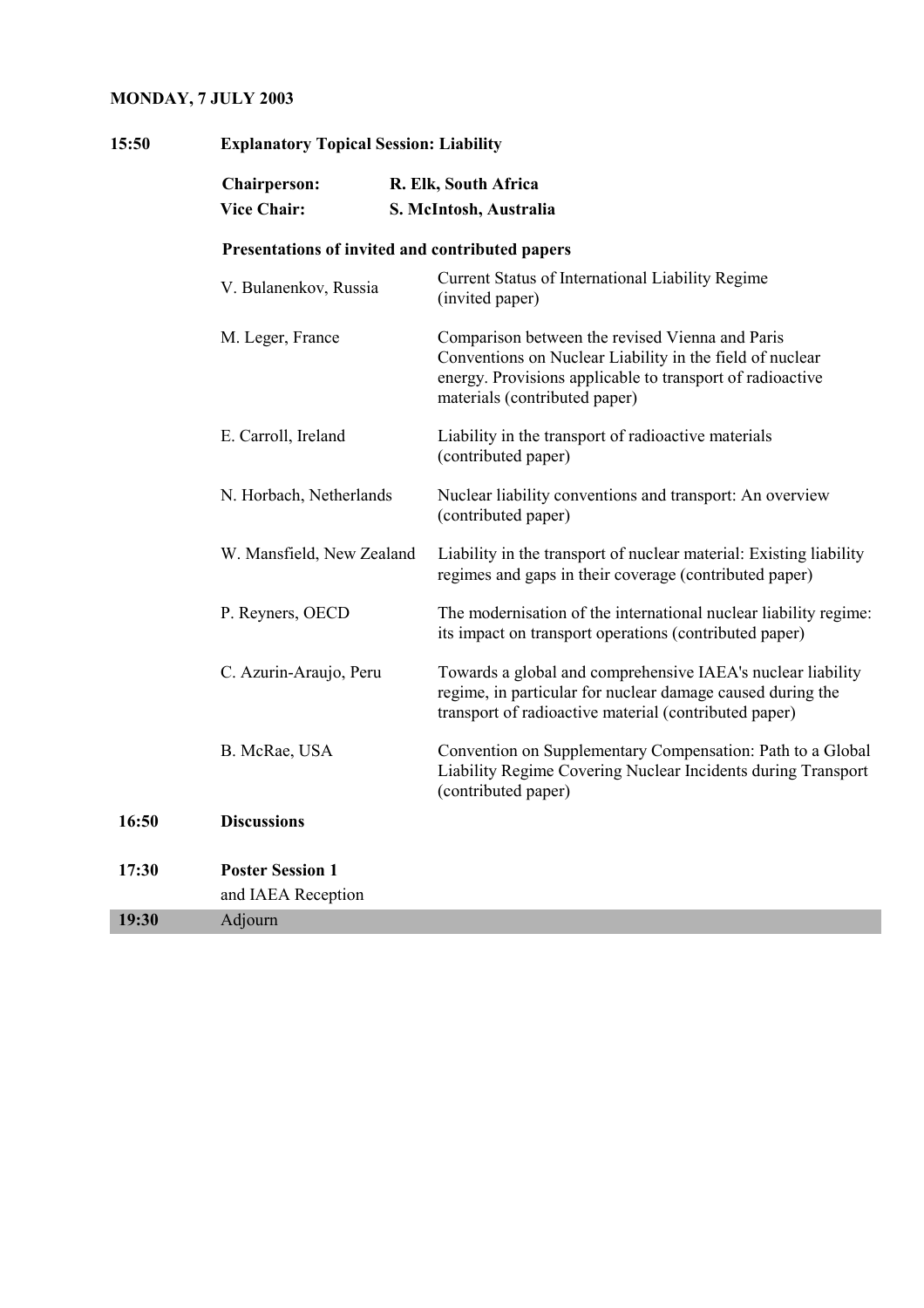### **TUESDAY, 8 JULY 2003**

| 09:30 | Round Table: Communication with the Public and between Governments             |                                                                                                              |  |
|-------|--------------------------------------------------------------------------------|--------------------------------------------------------------------------------------------------------------|--|
|       | <b>Chairperson:</b><br><b>Vice Chair:</b>                                      | A. MacLachlan, Nucleonics Week<br>A. Hart, Peru                                                              |  |
|       |                                                                                | Presentations of summary and contributed papers:                                                             |  |
|       | J.A. Read, Canada                                                              | Communication with the Public and between Governments<br>(summary of contributed papers)                     |  |
|       | H.J. Neau, France                                                              | COGEMA LOGISTICS' global information policy for<br>transports (contributed paper)                            |  |
|       | F. Maughan, Ireland                                                            | Communication between Governments (contributed paper)                                                        |  |
|       | J. Stewart, UK                                                                 | Communication by the Competent Authority: Why and how<br>(contributed paper)                                 |  |
| 10:30 | <b>Discussions</b>                                                             |                                                                                                              |  |
| 11:30 | Lunch break                                                                    |                                                                                                              |  |
| 13:30 | <b>Technical Session 1: Effectiveness of Radiation Protection in Transport</b> |                                                                                                              |  |
|       | <b>Chairperson:</b><br>Rapporteur:                                             | J. Joly, France<br>S.M. Magnusson, Iceland                                                                   |  |
|       | Presentations of summary and contributed papers:                               |                                                                                                              |  |
|       | C. Fasten, Germany                                                             | Effectiveness of radiation protection in transport<br>(summary of contributed papers)                        |  |
|       | S. Trivelloni, Italy                                                           | Statistics on the road transport of radioactive materials in Italy<br>(contributed paper)                    |  |
|       | Y. Ikezawa, Japan                                                              | Present status on radiation protection for transport of radioactive<br>material in Japan (contributed paper) |  |
| 14:20 | <b>Discussions</b>                                                             |                                                                                                              |  |
| 15:00 | <b>Coffee Break</b>                                                            |                                                                                                              |  |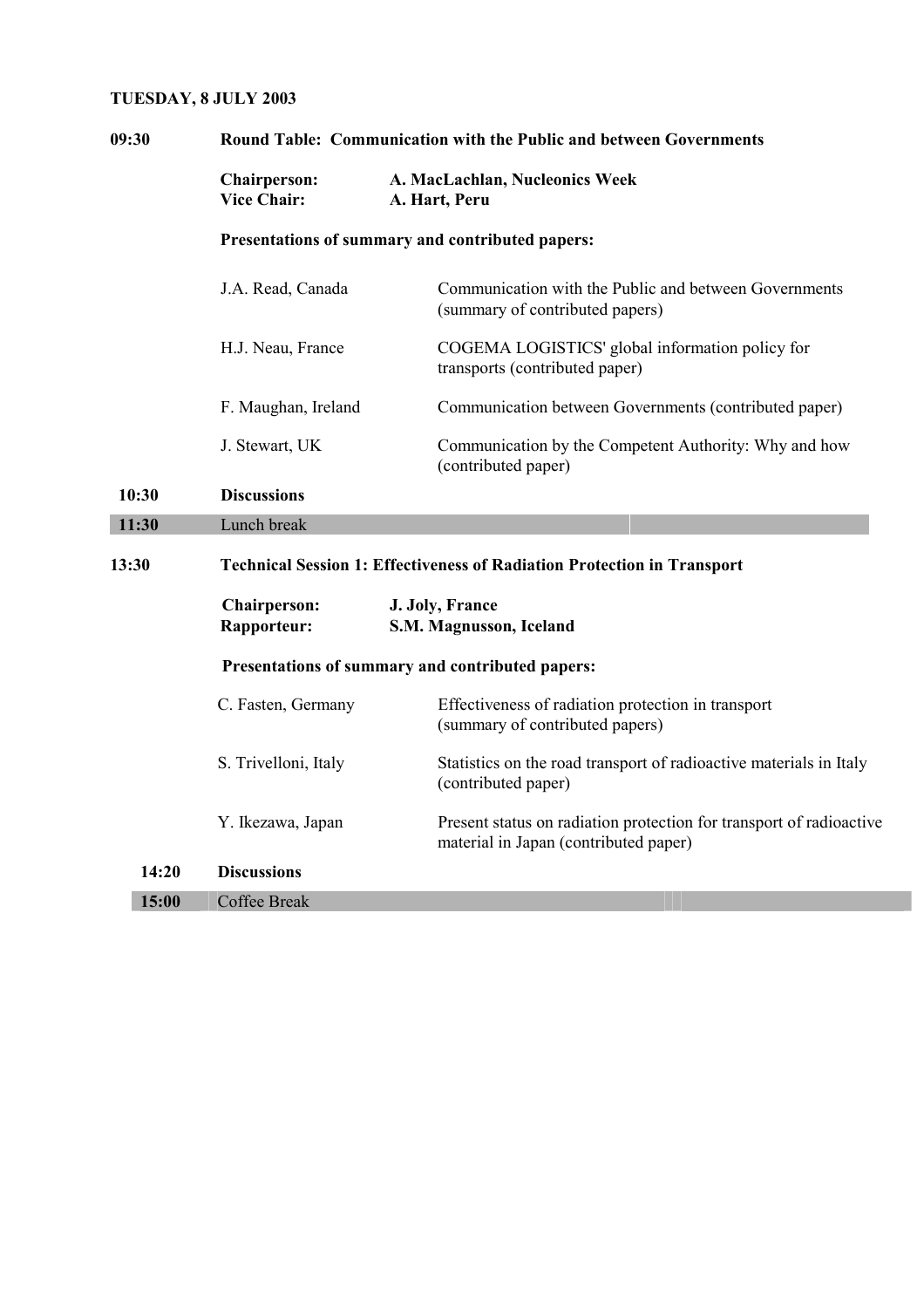### **TUESDAY, 8 JULY 2003**

| 15:30 | <b>Technical Session 2: Compliance and Quality Assurance</b> |                                                                                                                                                                    |  |
|-------|--------------------------------------------------------------|--------------------------------------------------------------------------------------------------------------------------------------------------------------------|--|
|       | <b>Chairperson:</b><br>Rapporteur:                           | C. Pecover, UK<br>M. Kubo, Japan                                                                                                                                   |  |
|       |                                                              | Presentations of invited and contributed papers:                                                                                                                   |  |
|       | G. Dicke, IAEA                                               | Appraising state's regulation of the transport of radioactive<br>material – a report on the IAEA's Transport Safety Appraisal<br>Service (TranSAS) (invited paper) |  |
|       | L. Baekelandt, Belgium                                       | Experience with the Transport Safety Appraisal Service<br>(TranSAS), a Key to Compliance Assurance (invited paper)                                                 |  |
|       | S. O'Connor, USA                                             | U.S. Nuclear Regulatory Commission Quality Assurance roles<br>and responsibilities for radioactive materials transport<br>(contributed paper)                      |  |
|       | G. Fisher, UK                                                | Framework of the BNFL international transport management<br>system (contributed paper)                                                                             |  |
| 16:30 | <b>Discussions</b>                                           |                                                                                                                                                                    |  |
| 17:00 | <b>Poster Session 2</b>                                      |                                                                                                                                                                    |  |
| 18:30 | Adjourn                                                      |                                                                                                                                                                    |  |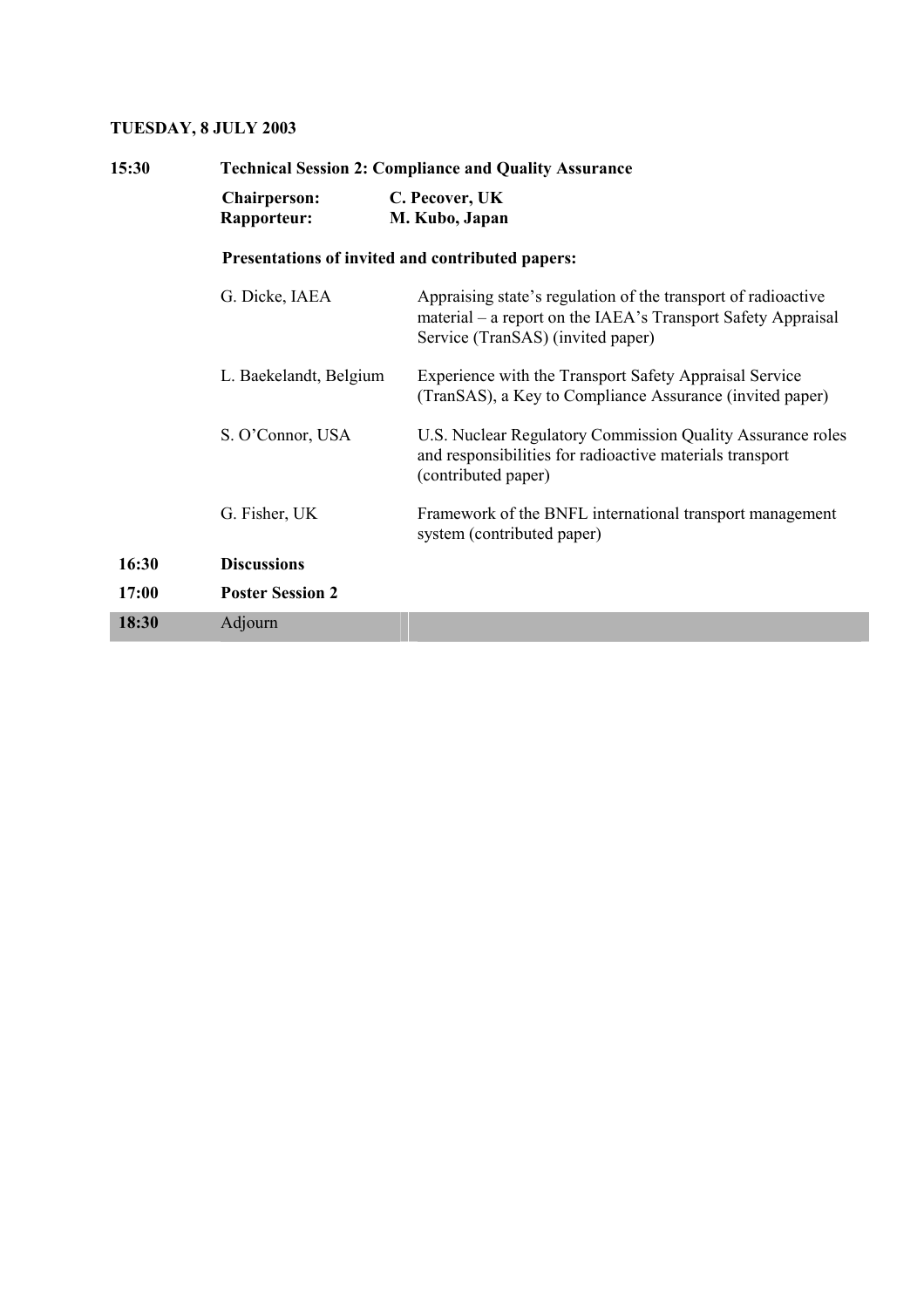# **WEDNESDAY, 9 JULY 2003**

| 09:00 | <b>Technical Session 3: Packaging and Transport of Radioactive Materials</b><br>(Fuel cycle and non-fuel cycle) |                                                                                                                                                                               |  |
|-------|-----------------------------------------------------------------------------------------------------------------|-------------------------------------------------------------------------------------------------------------------------------------------------------------------------------|--|
|       | <b>Chairperson:</b><br>Rapporteur:                                                                              | T. Saegusa, Japan<br><b>B.G. Dekker, Netherlands</b>                                                                                                                          |  |
|       | Presentations of invited and summary papers:                                                                    |                                                                                                                                                                               |  |
|       | R. Steane, Canada                                                                                               | Packaging and transport of nuclear fuel cycle materials<br>(summary of contributed papers)                                                                                    |  |
|       | W. Wilkinson, WNTI                                                                                              | Packaging and transport of nuclear fuel cycle materials<br>(invited paper)                                                                                                    |  |
|       | A.J. Bekker, South Africa                                                                                       | Packaging and transport of non-nuclear fuel cycle materials<br>(summary of contributed papers)                                                                                |  |
|       | D. Rogers, UK                                                                                                   | Transport of high-activity sources for industry and medicine<br>(invited paper)                                                                                               |  |
| 10.30 | Coffee break                                                                                                    |                                                                                                                                                                               |  |
| 11.00 | (Fuel cycle and non-fuel cycle)<br><b>Discussions</b>                                                           | Technical Session 3 (cont'd): Packaging and Transport of Radioactive Materials                                                                                                |  |
| 12:30 | Lunch Break                                                                                                     |                                                                                                                                                                               |  |
| 14:00 | <b>Technical Session 4: Packaging and Transport of non-standard Radioactive Materials</b>                       |                                                                                                                                                                               |  |
|       | <b>Chairperson:</b><br>Rapporteur:                                                                              | R. Boyle, USA<br>S.P. Agarwal, India                                                                                                                                          |  |
|       | Presentations of summary and contributed papers:                                                                |                                                                                                                                                                               |  |
|       | J.-Y. Reculeau, France                                                                                          | Packaging and transport of non-standard radioactive<br>materials<br>(summary of contributed papers)                                                                           |  |
|       | J.H. Selby, South Africa                                                                                        | The transport of bulk quantities of naturally occurring<br>radioactive materials - with the focus on Zircon sand<br>(contributed paper)                                       |  |
|       | G.Nabakhtiani, Georgia                                                                                          | Packaging and transport of non-standard radioactive<br>materials (orphan sources) - feedback on small countries<br>radiation safety in extreme situations (contributed paper) |  |
| 14:50 | <b>Discussions</b>                                                                                              |                                                                                                                                                                               |  |
| 15.20 | Coffee break                                                                                                    |                                                                                                                                                                               |  |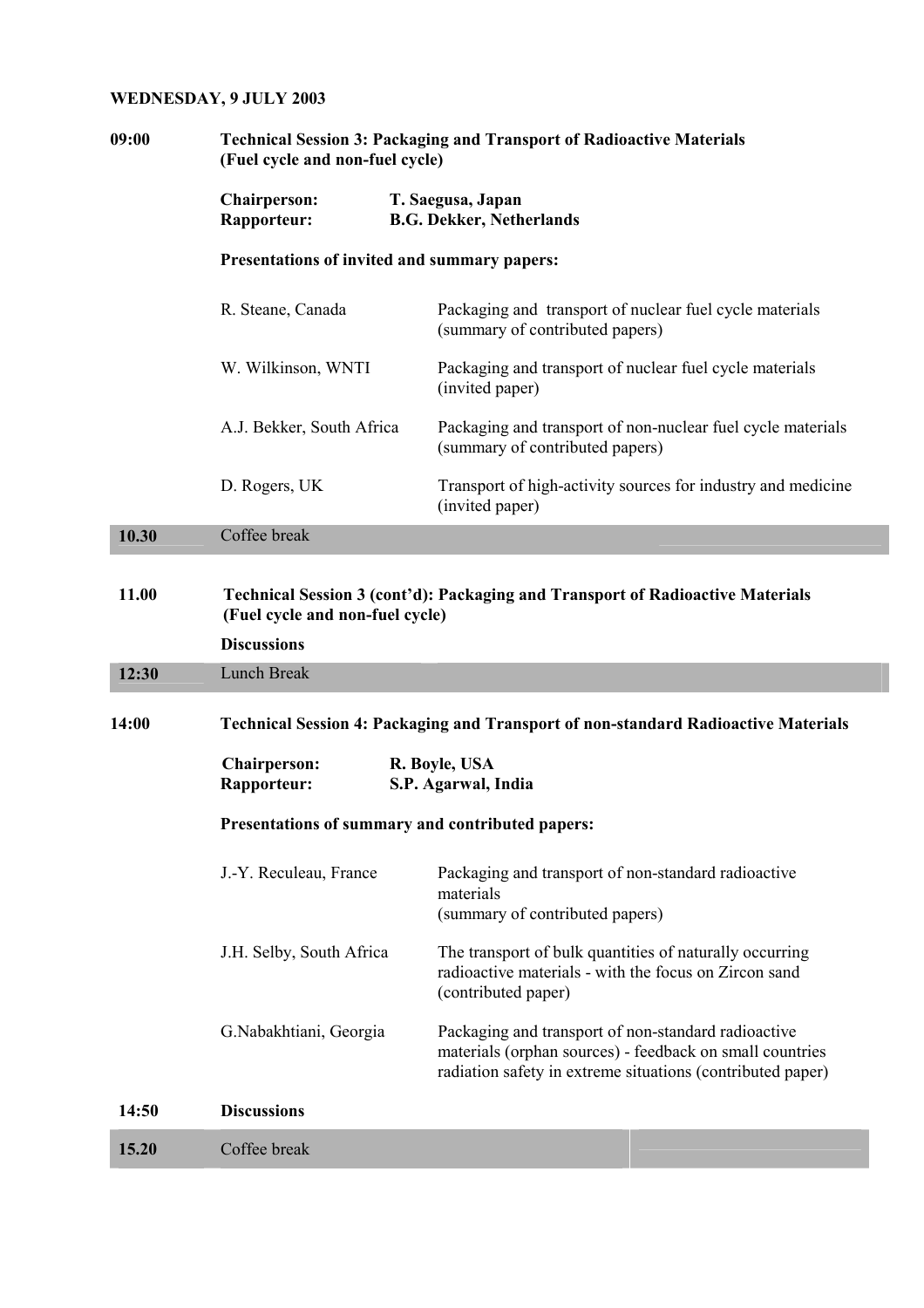# **WEDNESDAY, 9 JULY 2003**

| 15:50 | <b>Panel 1: Assessment of Regulatory Criteria</b> |                                                                                                                                                                               |  |
|-------|---------------------------------------------------|-------------------------------------------------------------------------------------------------------------------------------------------------------------------------------|--|
|       | <b>Chairperson:</b><br><b>Vice Chair:</b>         | R. Clark, Canada<br>H. Basaez Pizarro, Chile                                                                                                                                  |  |
|       |                                                   | Presentations of invited, summary and contributed papers:                                                                                                                     |  |
|       | H. Akiyama, Japan                                 | Summary of maritime radioactive material transport safety<br>studies in Japan (summary of contributed papers)                                                                 |  |
|       | P.A. Booker, UK                                   | Collision proof properties associated with the ships operated by<br>Pacific Nuclear Transport Ltd and damage survivability in the<br>event of a collision (contributed paper) |  |
|       | J. Cook, USA                                      | Summary of maritime radioactive material transport safety<br>studies in the USA (summary of contributed papers)                                                               |  |
|       | F. Chen, Panama                                   | A transit state's view of maritime radioactive material transport<br>(invited paper)                                                                                          |  |
| 16:35 | <b>Discussions</b>                                |                                                                                                                                                                               |  |
| 17:20 | <b>Poster Session 3</b>                           |                                                                                                                                                                               |  |
| 18:30 | Adjourn                                           |                                                                                                                                                                               |  |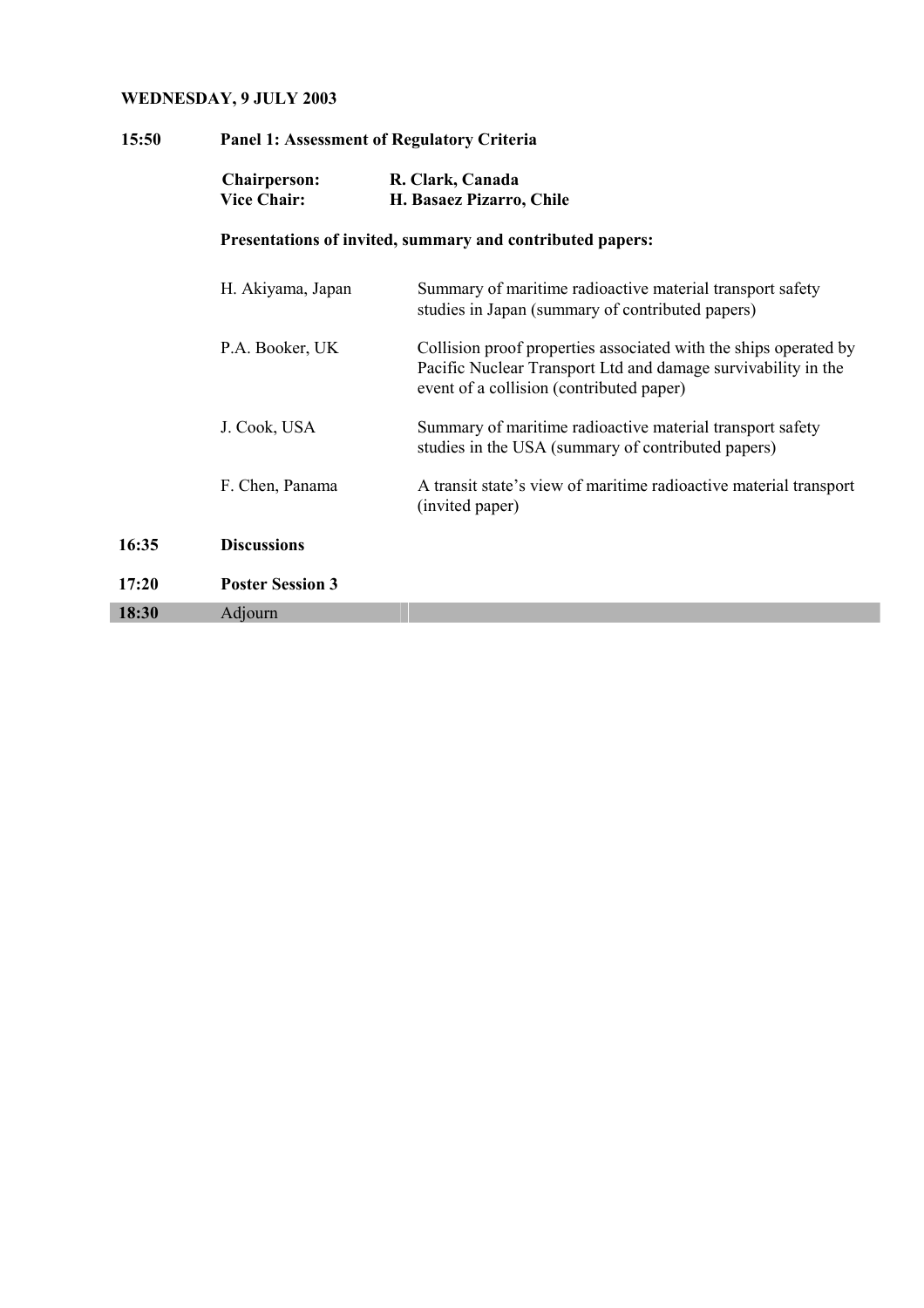# **THURSDAY, 10 JULY 2003**

| 09:00 | <b>Technical Session 5: Effectiveness of the Regulatory Process</b>                                |                                                                                                                             |  |
|-------|----------------------------------------------------------------------------------------------------|-----------------------------------------------------------------------------------------------------------------------------|--|
|       | <b>Chairperson:</b><br>Rapporteur:                                                                 | N. Bruno, Brazil<br>J. Aguilar, France                                                                                      |  |
|       |                                                                                                    | Presentations of invited and summary papers:                                                                                |  |
|       | J. Duffy, Ireland                                                                                  | Effectiveness of the regulatory process at the international<br>level (summary of contributed papers)                       |  |
|       | K. Rooney, ICAO                                                                                    | Effectiveness of the regulatory process at the international<br>level (invited paper)                                       |  |
|       | S.A. Masinza, Kenya                                                                                | Effectiveness of the regulatory process at the state level<br>(summary of contributed papers)                               |  |
|       | S. Türkes, Turkey                                                                                  | Effectiveness of the regulatory process at the state level<br>(summary of contributed papers)                               |  |
| 10:40 | Coffee break                                                                                       |                                                                                                                             |  |
| 11:10 | <b>Technical Session 5 (cont'd): Effectiveness of the Regulatory Process</b><br><b>Discussions</b> |                                                                                                                             |  |
| 12:30 | <b>Lunch Break</b>                                                                                 |                                                                                                                             |  |
| 14:00 | <b>Technical Session 6: Adequacy of Safety Requirements</b>                                        |                                                                                                                             |  |
|       | <b>Chairperson:</b><br>Rapporteur:                                                                 | J. Duffy, Ireland<br><b>B. Droste, Germany</b>                                                                              |  |
|       | Presentations of summary and contributed papers:                                                   |                                                                                                                             |  |
|       | J. van Aarle, Switzerland                                                                          | <b>Adequacy of Safety Requirements</b><br>(summary of contributed papers)                                                   |  |
|       | R.J. Lewis, USA                                                                                    | U.S. Nuclear Regulatory Commission's package performance<br>study for spent nuclear fuel transportation (contributed paper) |  |
| 14:50 | Discussions                                                                                        |                                                                                                                             |  |
| 15:30 | Coffee break                                                                                       |                                                                                                                             |  |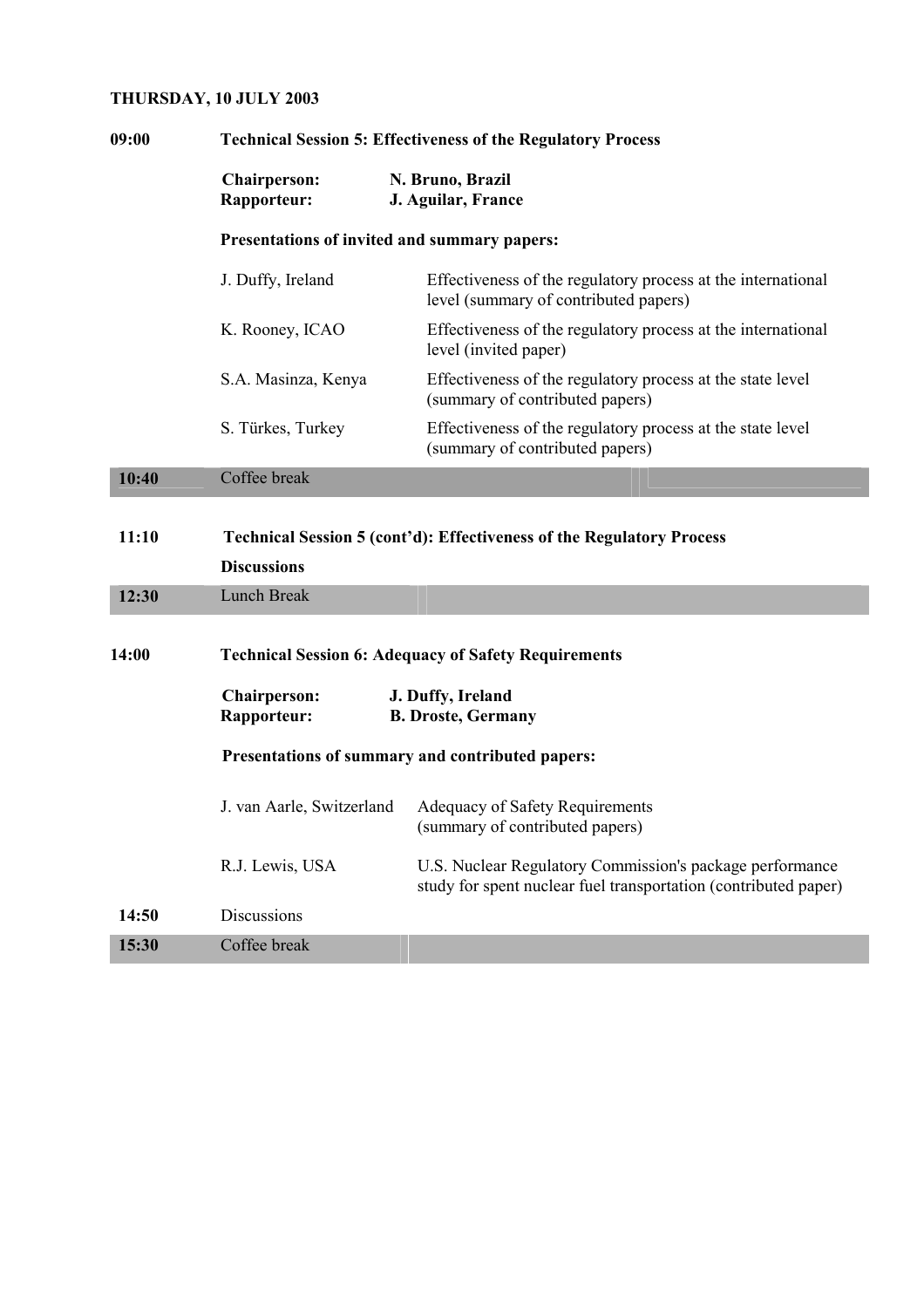# **THURSDAY, 10 JULY 2003**

| 16:00 |                                           | Panel 2: Identifying Areas for Potential Improvement of the Regulatory Regime                                      |  |  |
|-------|-------------------------------------------|--------------------------------------------------------------------------------------------------------------------|--|--|
|       | <b>Chairperson:</b><br><b>Vice Chair:</b> | F. Nitsche, Germany<br>P. Bubar, USA                                                                               |  |  |
|       |                                           | Presentations of invited, summary and contributed papers:                                                          |  |  |
|       | C. Ardouin, New Zealand                   | Identifying areas for potential improvement of the regulatory<br>regime (summary of contributed papers)            |  |  |
|       | I. Gibbs, Australia                       | Proposed regulatory changes to create a new category for some<br>medical radioactive shipments (contributed paper) |  |  |
|       | R. Brown, USA                             | The importance of radiopharmaceuticals and radionuclides in<br>medicine and research (contributed paper)           |  |  |
|       | J. Abouchaar, IATA                        | The role of the airline industry in the carriage of radioactive<br>materials (invited paper)                       |  |  |
| 16:50 | <b>Discussions</b>                        |                                                                                                                    |  |  |
| 17.30 | <b>Poster Session 4</b>                   |                                                                                                                    |  |  |
| 18.30 | Adjourn                                   |                                                                                                                    |  |  |